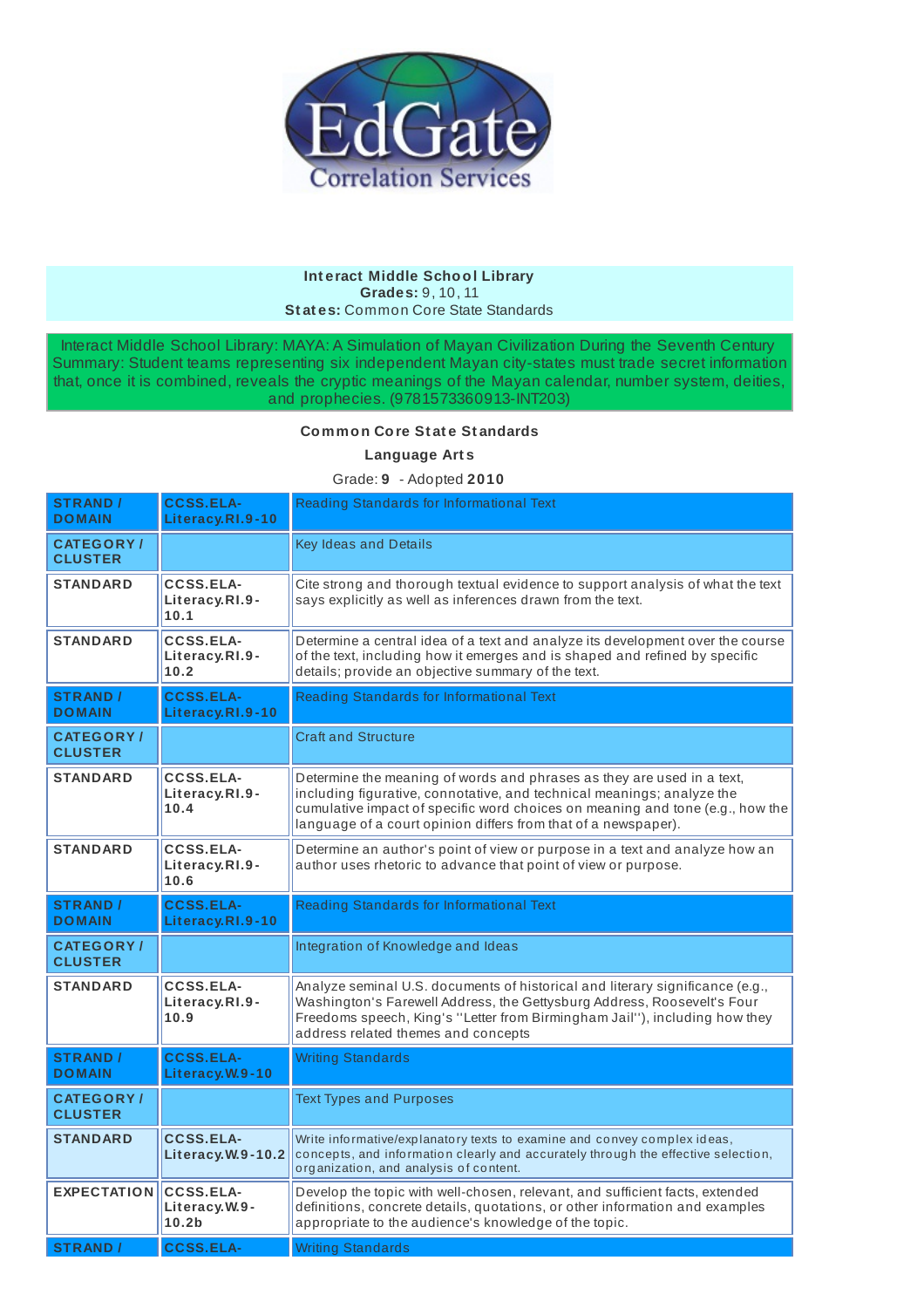| <b>CATEGORY</b> /<br>Production and Distribution of Writing<br><b>CLUSTER</b><br><b>CCSS.ELA-</b><br>Produce clear and coherent writing in which the development, organization,<br><b>STANDARD</b><br>and style are appropriate to task, purpose, and audience. (Grade-specific<br>Literacy.W.9-<br>expectations for writing types are defined in standards 1-3 above.)<br>10.4<br><b>STANDARD</b><br><b>CCSS.ELA-</b><br>Develop and strengthen writing as needed by planning, revising, editing,<br>rewriting, or trying a new approach, focusing on addressing what is most<br>Literacy.W.9-10.5<br>significant for a specific purpose and audience.<br><b>CCSS.ELA-</b><br><b>Writing Standards</b><br><b>STRAND</b> /<br><b>DOMAIN</b><br>Literacy.W.9-10<br>Research to Build and Present Knowledge<br><b>CATEGORY/</b><br><b>CLUSTER</b><br><b>STANDARD</b><br><b>CCSS.ELA-</b><br>Conduct short as well as more sustained research projects to answer a<br>Literacy.W.9-10.7<br>question (including a self-generated question) or solve a problem; narrow or<br>broaden the inquiry when appropriate; synthesize multiple sources on the<br>subject, demonstrating understanding of the subject under investigation.<br>CCSS.ELA-<br><b>STANDARD</b><br>Gather relevant information from multiple authoritative print and digital<br>sources, using advanced searches effectively; assess the usefulness of each<br>Literacy.W.9-10.8<br>source in answering the research question; integrate information into the text<br>selectively to maintain the flow of ideas, avoiding plagiarism and following a<br>standard format for citation.<br><b>CCSS.ELA-</b><br><b>Writing Standards</b><br><b>STRAND /</b><br><b>DOMAIN</b><br>Literacy.W.9-10<br><b>Range of Writing</b><br><b>CATEGORY/</b><br><b>CLUSTER</b><br><b>CCSS.ELA-</b><br>Write routinely over extended time frames (time for research, reflection, and<br><b>STANDARD</b><br>Literacy.W.9-<br>revision) and shorter time frames (a single sitting or a day or two) for a range<br>10.10<br>of tasks, purposes, and audiences.<br><b>CCSS.ELA-</b><br><b>Speaking and Listening Standards</b><br><b>STRAND</b> /<br>Literacy.SL.9-10<br><b>DOMAIN</b><br><b>CATEGORY/</b><br><b>Comprehension and Collaboration</b><br><b>CLUSTER</b><br><b>CCSS.ELA-</b><br><b>STANDARD</b><br>Initiate and participate effectively in a range of collaborative discussions (one-on-<br>one, in groups, and teacher-led) with diverse partners on grades 9-10 topics,<br>Literacy.SL.9-<br>texts, and issues, building on others' ideas and expressing their own clearly and<br>10.1<br>persuasively.<br><b>EXPECTATION</b><br><b>CCSS.ELA-</b><br>Come to discussions prepared, having read and researched material under<br>study; explicitly draw on that preparation by referring to evidence from texts<br>Literacy.SL.9-<br>10.1a<br>and other research on the topic or issue to stimulate a thoughtful, well-<br>reasoned exchange of ideas.<br><b>EXPECTATION</b><br><b>CCSS.ELA-</b><br>Work with peers to set rules for collegial discussions and decision-making<br>(e.g., informal consensus, taking votes on key issues, presentation of alternate<br>Literacy.SL.9-<br>views), clear goals and deadlines, and individual roles as needed.<br>10.1 <sub>b</sub><br><b>EXPECTATION</b><br><b>CCSS.ELA-</b><br>Propel conversations by posing and responding to questions that relate the<br>Literacy.SL.9-<br>current discussion to broader themes or larger ideas; actively incorporate<br>others into the discussion; and clarify, verify, or challenge ideas and<br>10.1c<br>conclusions.<br><b>EXPECTATION</b><br><b>CCSS.ELA-</b><br>Respond thoughtfully to diverse perspectives, summarize points of agreement<br>Literacy.SL.9-<br>and disagreement, and, when warranted, qualify or justify their own views and<br>understanding and make new connections in light of the evidence and<br>10.1d<br>reasoning presented.<br><b>CCSS.ELA-</b><br><b>STRAND /</b><br>Language Standards<br><b>DOMAIN</b><br>Literacy.L.9-10<br><b>CATEGORY/</b><br><b>Vocabulary Acquisition and Use</b><br><b>CLUSTER</b><br><b>CCSS.ELA-</b><br><b>STANDARD</b><br>Acquire and use accurately general academic and domain-specific words and<br>phrases, sufficient for reading, writing, speaking, and listening at the college<br>Literacy.L.9-10.6<br>and career readiness level; demonstrate independence in gathering<br>vocabulary knowledge when considering a word or phrase important to<br>comprehension or expression. | <b>DOMAIN</b> | Literacy.W.9-10 |                          |
|------------------------------------------------------------------------------------------------------------------------------------------------------------------------------------------------------------------------------------------------------------------------------------------------------------------------------------------------------------------------------------------------------------------------------------------------------------------------------------------------------------------------------------------------------------------------------------------------------------------------------------------------------------------------------------------------------------------------------------------------------------------------------------------------------------------------------------------------------------------------------------------------------------------------------------------------------------------------------------------------------------------------------------------------------------------------------------------------------------------------------------------------------------------------------------------------------------------------------------------------------------------------------------------------------------------------------------------------------------------------------------------------------------------------------------------------------------------------------------------------------------------------------------------------------------------------------------------------------------------------------------------------------------------------------------------------------------------------------------------------------------------------------------------------------------------------------------------------------------------------------------------------------------------------------------------------------------------------------------------------------------------------------------------------------------------------------------------------------------------------------------------------------------------------------------------------------------------------------------------------------------------------------------------------------------------------------------------------------------------------------------------------------------------------------------------------------------------------------------------------------------------------------------------------------------------------------------------------------------------------------------------------------------------------------------------------------------------------------------------------------------------------------------------------------------------------------------------------------------------------------------------------------------------------------------------------------------------------------------------------------------------------------------------------------------------------------------------------------------------------------------------------------------------------------------------------------------------------------------------------------------------------------------------------------------------------------------------------------------------------------------------------------------------------------------------------------------------------------------------------------------------------------------------------------------------------------------------------------------------------------------------------------------------------------------------------------------------------------------------------------------------------------------------------------------------------------------------------------------------------------------------------------------------------------------------------------------------------------------------------------------------------------------------------------------------------------------------------------------------------------------------------------------------------------------------------------------------------------------------------------------------------------------------------------------------------------------------------------------------------------------------------------------------------------------------------------------------------------------------------------------------------------------------------------------------------------------------------|---------------|-----------------|--------------------------|
|                                                                                                                                                                                                                                                                                                                                                                                                                                                                                                                                                                                                                                                                                                                                                                                                                                                                                                                                                                                                                                                                                                                                                                                                                                                                                                                                                                                                                                                                                                                                                                                                                                                                                                                                                                                                                                                                                                                                                                                                                                                                                                                                                                                                                                                                                                                                                                                                                                                                                                                                                                                                                                                                                                                                                                                                                                                                                                                                                                                                                                                                                                                                                                                                                                                                                                                                                                                                                                                                                                                                                                                                                                                                                                                                                                                                                                                                                                                                                                                                                                                                                                                                                                                                                                                                                                                                                                                                                                                                                                                                                                                                |               |                 |                          |
|                                                                                                                                                                                                                                                                                                                                                                                                                                                                                                                                                                                                                                                                                                                                                                                                                                                                                                                                                                                                                                                                                                                                                                                                                                                                                                                                                                                                                                                                                                                                                                                                                                                                                                                                                                                                                                                                                                                                                                                                                                                                                                                                                                                                                                                                                                                                                                                                                                                                                                                                                                                                                                                                                                                                                                                                                                                                                                                                                                                                                                                                                                                                                                                                                                                                                                                                                                                                                                                                                                                                                                                                                                                                                                                                                                                                                                                                                                                                                                                                                                                                                                                                                                                                                                                                                                                                                                                                                                                                                                                                                                                                |               |                 |                          |
|                                                                                                                                                                                                                                                                                                                                                                                                                                                                                                                                                                                                                                                                                                                                                                                                                                                                                                                                                                                                                                                                                                                                                                                                                                                                                                                                                                                                                                                                                                                                                                                                                                                                                                                                                                                                                                                                                                                                                                                                                                                                                                                                                                                                                                                                                                                                                                                                                                                                                                                                                                                                                                                                                                                                                                                                                                                                                                                                                                                                                                                                                                                                                                                                                                                                                                                                                                                                                                                                                                                                                                                                                                                                                                                                                                                                                                                                                                                                                                                                                                                                                                                                                                                                                                                                                                                                                                                                                                                                                                                                                                                                |               |                 |                          |
|                                                                                                                                                                                                                                                                                                                                                                                                                                                                                                                                                                                                                                                                                                                                                                                                                                                                                                                                                                                                                                                                                                                                                                                                                                                                                                                                                                                                                                                                                                                                                                                                                                                                                                                                                                                                                                                                                                                                                                                                                                                                                                                                                                                                                                                                                                                                                                                                                                                                                                                                                                                                                                                                                                                                                                                                                                                                                                                                                                                                                                                                                                                                                                                                                                                                                                                                                                                                                                                                                                                                                                                                                                                                                                                                                                                                                                                                                                                                                                                                                                                                                                                                                                                                                                                                                                                                                                                                                                                                                                                                                                                                |               |                 |                          |
|                                                                                                                                                                                                                                                                                                                                                                                                                                                                                                                                                                                                                                                                                                                                                                                                                                                                                                                                                                                                                                                                                                                                                                                                                                                                                                                                                                                                                                                                                                                                                                                                                                                                                                                                                                                                                                                                                                                                                                                                                                                                                                                                                                                                                                                                                                                                                                                                                                                                                                                                                                                                                                                                                                                                                                                                                                                                                                                                                                                                                                                                                                                                                                                                                                                                                                                                                                                                                                                                                                                                                                                                                                                                                                                                                                                                                                                                                                                                                                                                                                                                                                                                                                                                                                                                                                                                                                                                                                                                                                                                                                                                |               |                 |                          |
|                                                                                                                                                                                                                                                                                                                                                                                                                                                                                                                                                                                                                                                                                                                                                                                                                                                                                                                                                                                                                                                                                                                                                                                                                                                                                                                                                                                                                                                                                                                                                                                                                                                                                                                                                                                                                                                                                                                                                                                                                                                                                                                                                                                                                                                                                                                                                                                                                                                                                                                                                                                                                                                                                                                                                                                                                                                                                                                                                                                                                                                                                                                                                                                                                                                                                                                                                                                                                                                                                                                                                                                                                                                                                                                                                                                                                                                                                                                                                                                                                                                                                                                                                                                                                                                                                                                                                                                                                                                                                                                                                                                                |               |                 |                          |
|                                                                                                                                                                                                                                                                                                                                                                                                                                                                                                                                                                                                                                                                                                                                                                                                                                                                                                                                                                                                                                                                                                                                                                                                                                                                                                                                                                                                                                                                                                                                                                                                                                                                                                                                                                                                                                                                                                                                                                                                                                                                                                                                                                                                                                                                                                                                                                                                                                                                                                                                                                                                                                                                                                                                                                                                                                                                                                                                                                                                                                                                                                                                                                                                                                                                                                                                                                                                                                                                                                                                                                                                                                                                                                                                                                                                                                                                                                                                                                                                                                                                                                                                                                                                                                                                                                                                                                                                                                                                                                                                                                                                |               |                 |                          |
|                                                                                                                                                                                                                                                                                                                                                                                                                                                                                                                                                                                                                                                                                                                                                                                                                                                                                                                                                                                                                                                                                                                                                                                                                                                                                                                                                                                                                                                                                                                                                                                                                                                                                                                                                                                                                                                                                                                                                                                                                                                                                                                                                                                                                                                                                                                                                                                                                                                                                                                                                                                                                                                                                                                                                                                                                                                                                                                                                                                                                                                                                                                                                                                                                                                                                                                                                                                                                                                                                                                                                                                                                                                                                                                                                                                                                                                                                                                                                                                                                                                                                                                                                                                                                                                                                                                                                                                                                                                                                                                                                                                                |               |                 |                          |
|                                                                                                                                                                                                                                                                                                                                                                                                                                                                                                                                                                                                                                                                                                                                                                                                                                                                                                                                                                                                                                                                                                                                                                                                                                                                                                                                                                                                                                                                                                                                                                                                                                                                                                                                                                                                                                                                                                                                                                                                                                                                                                                                                                                                                                                                                                                                                                                                                                                                                                                                                                                                                                                                                                                                                                                                                                                                                                                                                                                                                                                                                                                                                                                                                                                                                                                                                                                                                                                                                                                                                                                                                                                                                                                                                                                                                                                                                                                                                                                                                                                                                                                                                                                                                                                                                                                                                                                                                                                                                                                                                                                                |               |                 |                          |
|                                                                                                                                                                                                                                                                                                                                                                                                                                                                                                                                                                                                                                                                                                                                                                                                                                                                                                                                                                                                                                                                                                                                                                                                                                                                                                                                                                                                                                                                                                                                                                                                                                                                                                                                                                                                                                                                                                                                                                                                                                                                                                                                                                                                                                                                                                                                                                                                                                                                                                                                                                                                                                                                                                                                                                                                                                                                                                                                                                                                                                                                                                                                                                                                                                                                                                                                                                                                                                                                                                                                                                                                                                                                                                                                                                                                                                                                                                                                                                                                                                                                                                                                                                                                                                                                                                                                                                                                                                                                                                                                                                                                |               |                 |                          |
|                                                                                                                                                                                                                                                                                                                                                                                                                                                                                                                                                                                                                                                                                                                                                                                                                                                                                                                                                                                                                                                                                                                                                                                                                                                                                                                                                                                                                                                                                                                                                                                                                                                                                                                                                                                                                                                                                                                                                                                                                                                                                                                                                                                                                                                                                                                                                                                                                                                                                                                                                                                                                                                                                                                                                                                                                                                                                                                                                                                                                                                                                                                                                                                                                                                                                                                                                                                                                                                                                                                                                                                                                                                                                                                                                                                                                                                                                                                                                                                                                                                                                                                                                                                                                                                                                                                                                                                                                                                                                                                                                                                                |               |                 |                          |
|                                                                                                                                                                                                                                                                                                                                                                                                                                                                                                                                                                                                                                                                                                                                                                                                                                                                                                                                                                                                                                                                                                                                                                                                                                                                                                                                                                                                                                                                                                                                                                                                                                                                                                                                                                                                                                                                                                                                                                                                                                                                                                                                                                                                                                                                                                                                                                                                                                                                                                                                                                                                                                                                                                                                                                                                                                                                                                                                                                                                                                                                                                                                                                                                                                                                                                                                                                                                                                                                                                                                                                                                                                                                                                                                                                                                                                                                                                                                                                                                                                                                                                                                                                                                                                                                                                                                                                                                                                                                                                                                                                                                |               |                 |                          |
|                                                                                                                                                                                                                                                                                                                                                                                                                                                                                                                                                                                                                                                                                                                                                                                                                                                                                                                                                                                                                                                                                                                                                                                                                                                                                                                                                                                                                                                                                                                                                                                                                                                                                                                                                                                                                                                                                                                                                                                                                                                                                                                                                                                                                                                                                                                                                                                                                                                                                                                                                                                                                                                                                                                                                                                                                                                                                                                                                                                                                                                                                                                                                                                                                                                                                                                                                                                                                                                                                                                                                                                                                                                                                                                                                                                                                                                                                                                                                                                                                                                                                                                                                                                                                                                                                                                                                                                                                                                                                                                                                                                                |               |                 |                          |
|                                                                                                                                                                                                                                                                                                                                                                                                                                                                                                                                                                                                                                                                                                                                                                                                                                                                                                                                                                                                                                                                                                                                                                                                                                                                                                                                                                                                                                                                                                                                                                                                                                                                                                                                                                                                                                                                                                                                                                                                                                                                                                                                                                                                                                                                                                                                                                                                                                                                                                                                                                                                                                                                                                                                                                                                                                                                                                                                                                                                                                                                                                                                                                                                                                                                                                                                                                                                                                                                                                                                                                                                                                                                                                                                                                                                                                                                                                                                                                                                                                                                                                                                                                                                                                                                                                                                                                                                                                                                                                                                                                                                |               |                 |                          |
|                                                                                                                                                                                                                                                                                                                                                                                                                                                                                                                                                                                                                                                                                                                                                                                                                                                                                                                                                                                                                                                                                                                                                                                                                                                                                                                                                                                                                                                                                                                                                                                                                                                                                                                                                                                                                                                                                                                                                                                                                                                                                                                                                                                                                                                                                                                                                                                                                                                                                                                                                                                                                                                                                                                                                                                                                                                                                                                                                                                                                                                                                                                                                                                                                                                                                                                                                                                                                                                                                                                                                                                                                                                                                                                                                                                                                                                                                                                                                                                                                                                                                                                                                                                                                                                                                                                                                                                                                                                                                                                                                                                                |               |                 |                          |
|                                                                                                                                                                                                                                                                                                                                                                                                                                                                                                                                                                                                                                                                                                                                                                                                                                                                                                                                                                                                                                                                                                                                                                                                                                                                                                                                                                                                                                                                                                                                                                                                                                                                                                                                                                                                                                                                                                                                                                                                                                                                                                                                                                                                                                                                                                                                                                                                                                                                                                                                                                                                                                                                                                                                                                                                                                                                                                                                                                                                                                                                                                                                                                                                                                                                                                                                                                                                                                                                                                                                                                                                                                                                                                                                                                                                                                                                                                                                                                                                                                                                                                                                                                                                                                                                                                                                                                                                                                                                                                                                                                                                |               |                 |                          |
|                                                                                                                                                                                                                                                                                                                                                                                                                                                                                                                                                                                                                                                                                                                                                                                                                                                                                                                                                                                                                                                                                                                                                                                                                                                                                                                                                                                                                                                                                                                                                                                                                                                                                                                                                                                                                                                                                                                                                                                                                                                                                                                                                                                                                                                                                                                                                                                                                                                                                                                                                                                                                                                                                                                                                                                                                                                                                                                                                                                                                                                                                                                                                                                                                                                                                                                                                                                                                                                                                                                                                                                                                                                                                                                                                                                                                                                                                                                                                                                                                                                                                                                                                                                                                                                                                                                                                                                                                                                                                                                                                                                                |               |                 |                          |
|                                                                                                                                                                                                                                                                                                                                                                                                                                                                                                                                                                                                                                                                                                                                                                                                                                                                                                                                                                                                                                                                                                                                                                                                                                                                                                                                                                                                                                                                                                                                                                                                                                                                                                                                                                                                                                                                                                                                                                                                                                                                                                                                                                                                                                                                                                                                                                                                                                                                                                                                                                                                                                                                                                                                                                                                                                                                                                                                                                                                                                                                                                                                                                                                                                                                                                                                                                                                                                                                                                                                                                                                                                                                                                                                                                                                                                                                                                                                                                                                                                                                                                                                                                                                                                                                                                                                                                                                                                                                                                                                                                                                |               |                 |                          |
|                                                                                                                                                                                                                                                                                                                                                                                                                                                                                                                                                                                                                                                                                                                                                                                                                                                                                                                                                                                                                                                                                                                                                                                                                                                                                                                                                                                                                                                                                                                                                                                                                                                                                                                                                                                                                                                                                                                                                                                                                                                                                                                                                                                                                                                                                                                                                                                                                                                                                                                                                                                                                                                                                                                                                                                                                                                                                                                                                                                                                                                                                                                                                                                                                                                                                                                                                                                                                                                                                                                                                                                                                                                                                                                                                                                                                                                                                                                                                                                                                                                                                                                                                                                                                                                                                                                                                                                                                                                                                                                                                                                                |               |                 |                          |
|                                                                                                                                                                                                                                                                                                                                                                                                                                                                                                                                                                                                                                                                                                                                                                                                                                                                                                                                                                                                                                                                                                                                                                                                                                                                                                                                                                                                                                                                                                                                                                                                                                                                                                                                                                                                                                                                                                                                                                                                                                                                                                                                                                                                                                                                                                                                                                                                                                                                                                                                                                                                                                                                                                                                                                                                                                                                                                                                                                                                                                                                                                                                                                                                                                                                                                                                                                                                                                                                                                                                                                                                                                                                                                                                                                                                                                                                                                                                                                                                                                                                                                                                                                                                                                                                                                                                                                                                                                                                                                                                                                                                |               |                 | Grade: 10 - Adopted 2010 |

| <b>STRAND</b><br><b>DOMAIN</b> | <b>CCSS.ELA-</b><br>Literacy.RI.9-10 | Reading Standards for Informational Text |
|--------------------------------|--------------------------------------|------------------------------------------|
| <b>CATEGORY</b>                |                                      | Key Ideas and Details                    |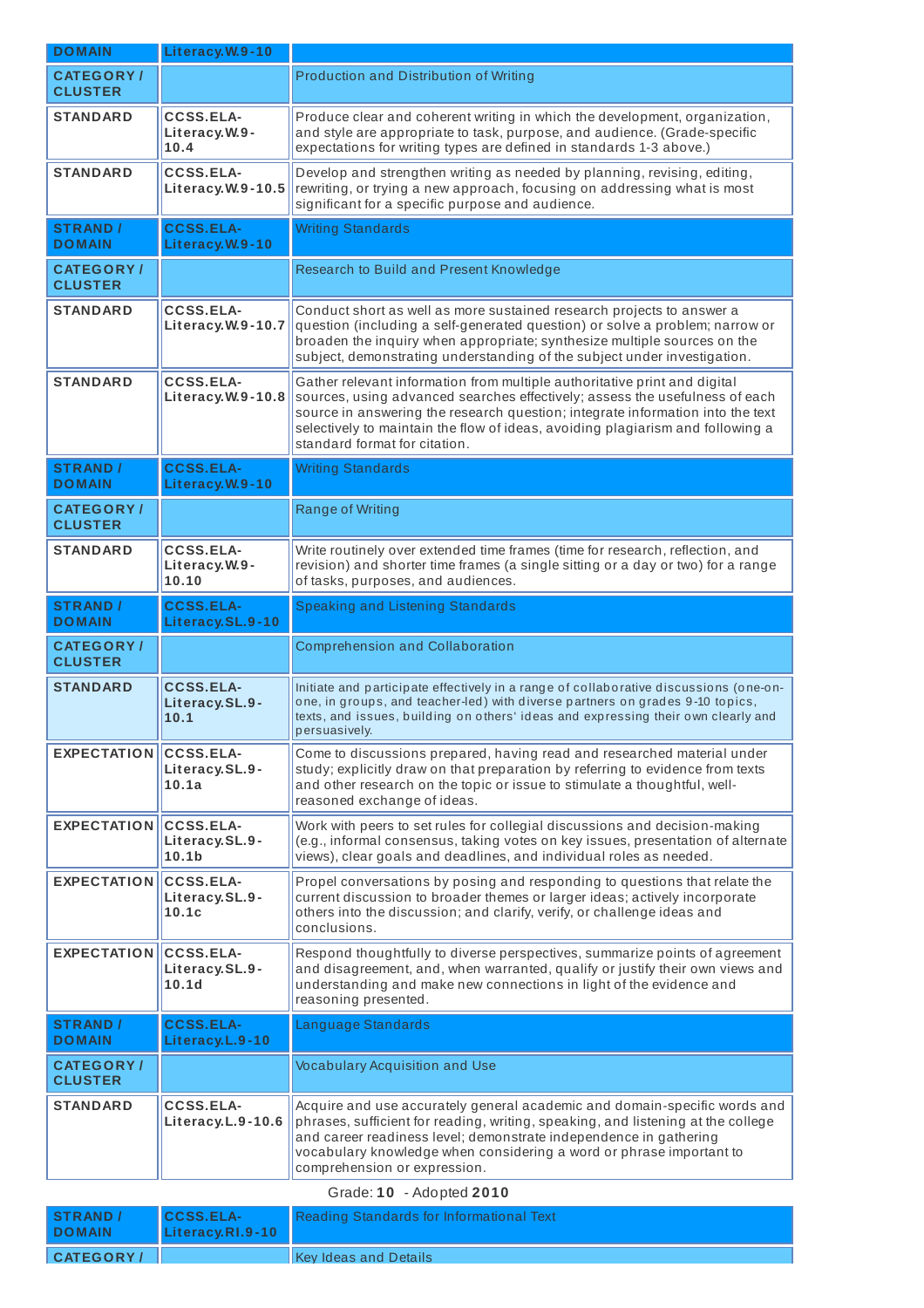| <b>CLUSTER</b>                      |                                                        |                                                                                                                                                                                                                                                                                                                                                               |
|-------------------------------------|--------------------------------------------------------|---------------------------------------------------------------------------------------------------------------------------------------------------------------------------------------------------------------------------------------------------------------------------------------------------------------------------------------------------------------|
| <b>STANDARD</b>                     | CCSS.ELA-<br>Literacy.RI.9-<br>10.1                    | Cite strong and thorough textual evidence to support analysis of what the text<br>says explicitly as well as inferences drawn from the text.                                                                                                                                                                                                                  |
| <b>STANDARD</b>                     | CCSS.ELA-<br>Literacy.RI.9-<br>10.2                    | Determine a central idea of a text and analyze its development over the course<br>of the text, including how it emerges and is shaped and refined by specific<br>details; provide an objective summary of the text.                                                                                                                                           |
| <b>STRAND /</b><br><b>DOMAIN</b>    | <b>CCSS.ELA-</b><br>Literacy.RI.9-10                   | Reading Standards for Informational Text                                                                                                                                                                                                                                                                                                                      |
| <b>CATEGORY</b> /<br><b>CLUSTER</b> |                                                        | <b>Craft and Structure</b>                                                                                                                                                                                                                                                                                                                                    |
| <b>STANDARD</b>                     | <b>CCSS.ELA-</b><br>Literacy.RI.9-<br>10.4             | Determine the meaning of words and phrases as they are used in a text,<br>including figurative, connotative, and technical meanings; analyze the<br>cumulative impact of specific word choices on meaning and tone (e.g., how the<br>language of a court opinion differs from that of a newspaper).                                                           |
| <b>STANDARD</b>                     | <b>CCSS.ELA-</b><br>Literacy.RI.9-<br>10.6             | Determine an author's point of view or purpose in a text and analyze how an<br>author uses rhetoric to advance that point of view or purpose.                                                                                                                                                                                                                 |
| <b>STRAND /</b><br><b>DOMAIN</b>    | <b>CCSS.ELA-</b><br>Literacy.W.9-10                    | <b>Writing Standards</b>                                                                                                                                                                                                                                                                                                                                      |
| <b>CATEGORY</b> /<br><b>CLUSTER</b> |                                                        | <b>Text Types and Purposes</b>                                                                                                                                                                                                                                                                                                                                |
| <b>STANDARD</b>                     | <b>CCSS.ELA-</b><br>Literacy.W.9-10.2                  | Write informative/explanatory texts to examine and convey complex ideas,<br>concepts, and information clearly and accurately through the effective selection,<br>organization, and analysis of content.                                                                                                                                                       |
| <b>EXPECTATION</b>                  | <b>CCSS.ELA-</b><br>Literacy.W.9-<br>10.2 <sub>b</sub> | Develop the topic with well-chosen, relevant, and sufficient facts, extended<br>definitions, concrete details, quotations, or other information and examples<br>appropriate to the audience's knowledge of the topic.                                                                                                                                         |
| <b>STRAND</b> /<br><b>DOMAIN</b>    | <b>CCSS.ELA-</b><br>Literacy.W.9-10                    | <b>Writing Standards</b>                                                                                                                                                                                                                                                                                                                                      |
| <b>CATEGORY/</b><br><b>CLUSTER</b>  |                                                        | <b>Production and Distribution of Writing</b>                                                                                                                                                                                                                                                                                                                 |
| <b>STANDARD</b>                     | <b>CCSS.ELA-</b><br>Literacy.W.9-<br>10.4              | Produce clear and coherent writing in which the development, organization,<br>and style are appropriate to task, purpose, and audience. (Grade-specific<br>expectations for writing types are defined in standards 1-3 above.)                                                                                                                                |
| <b>STANDARD</b>                     | <b>CCSS.ELA-</b>                                       | Develop and strengthen writing as needed by planning, revising, editing,<br><b>Literacy. W.9-10.5</b> rewriting, or trying a new approach, focusing on addressing what is most<br>significant for a specific purpose and audience.                                                                                                                            |
| <b>STRAND /</b><br><b>DOMAIN</b>    | <b>CCSS.ELA-</b><br>Literacy.W.9-10                    | <b>Writing Standards</b>                                                                                                                                                                                                                                                                                                                                      |
| <b>CATEGORY/</b><br><b>CLUSTER</b>  |                                                        | Research to Build and Present Knowledge                                                                                                                                                                                                                                                                                                                       |
| <b>STANDARD</b>                     | <b>CCSS.ELA-</b><br>Literacy.W.9-10.7                  | Conduct short as well as more sustained research projects to answer a<br>question (including a self-generated question) or solve a problem; narrow or<br>broaden the inquiry when appropriate; synthesize multiple sources on the<br>subject, demonstrating understanding of the subject under investigation.                                                 |
| <b>STANDARD</b>                     | <b>CCSS.ELA-</b><br>Literacy.W.9-10.8                  | Gather relevant information from multiple authoritative print and digital<br>sources, using advanced searches effectively; assess the usefulness of each<br>source in answering the research question; integrate information into the text<br>selectively to maintain the flow of ideas, avoiding plagiarism and following a<br>standard format for citation. |
| <b>STRAND /</b><br><b>DOMAIN</b>    | <b>CCSS.ELA-</b><br>Literacy.W.9-10                    | <b>Writing Standards</b>                                                                                                                                                                                                                                                                                                                                      |
| <b>CATEGORY/</b><br><b>CLUSTER</b>  |                                                        | <b>Range of Writing</b>                                                                                                                                                                                                                                                                                                                                       |
| <b>STANDARD</b>                     | <b>CCSS.ELA-</b><br>Literacy.W.9-<br>10.10             | Write routinely over extended time frames (time for research, reflection, and<br>revision) and shorter time frames (a single sitting or a day or two) for a range<br>of tasks, purposes, and audiences.                                                                                                                                                       |
| <b>STRAND /</b><br><b>DOMAIN</b>    | <b>CCSS.ELA-</b><br>Literacy.SL.9-10                   | Speaking and Listening Standards                                                                                                                                                                                                                                                                                                                              |
| <b>CATEGORY/</b><br><b>CLUSTER</b>  |                                                        | <b>Comprehension and Collaboration</b>                                                                                                                                                                                                                                                                                                                        |
| <b>STANDARD</b>                     | <b>CCSS.ELA-</b><br>Literacy.SL.9-                     | Initiate and participate effectively in a range of collaborative discussions (one-on-<br>one, in groups, and teacher-led) with diverse partners on grades 9-10 topics,                                                                                                                                                                                        |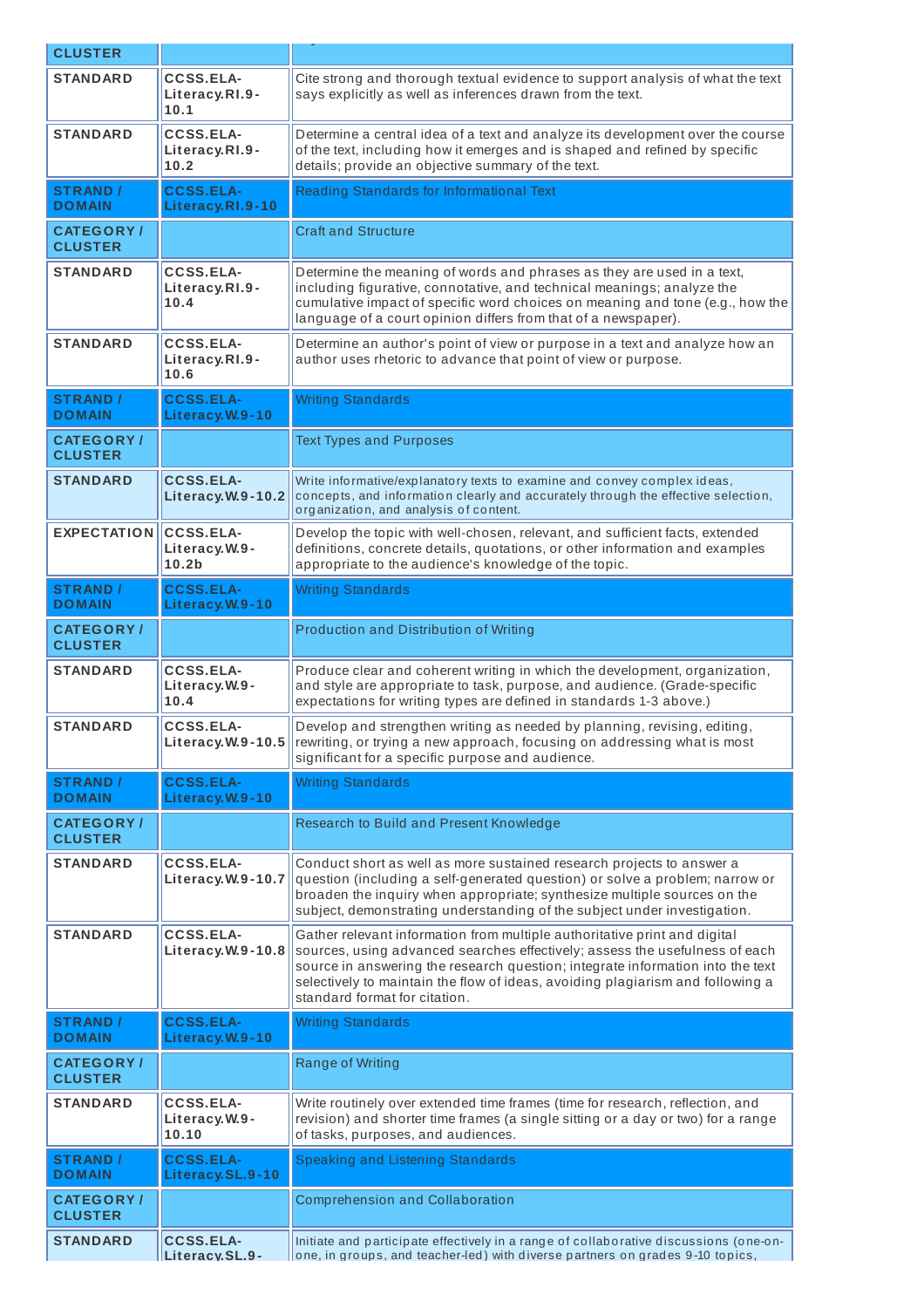|                                    | 10.1                                | texts, and issues, building on others' ideas and expressing their own clearly and<br>persuasively.                                                                                                                                                                                                                                        |
|------------------------------------|-------------------------------------|-------------------------------------------------------------------------------------------------------------------------------------------------------------------------------------------------------------------------------------------------------------------------------------------------------------------------------------------|
| <b>EXPECTATION CCSS.ELA-</b>       | Literacy.SL.9-<br>10.1a             | Come to discussions prepared, having read and researched material under<br>study; explicitly draw on that preparation by referring to evidence from texts<br>and other research on the topic or issue to stimulate a thoughtful, well-<br>reasoned exchange of ideas.                                                                     |
| <b>EXPECTATION CCSS.ELA-</b>       | Literacy.SL.9-<br>10.1 <sub>b</sub> | Work with peers to set rules for collegial discussions and decision-making<br>(e.g., informal consensus, taking votes on key issues, presentation of alternate<br>views), clear goals and deadlines, and individual roles as needed.                                                                                                      |
| EXPECTATION CCSS.ELA-              | Literacy.SL.9-<br>10.1c             | Propel conversations by posing and responding to questions that relate the<br>current discussion to broader themes or larger ideas; actively incorporate<br>others into the discussion; and clarify, verify, or challenge ideas and<br>conclusions.                                                                                       |
| EXPECTATION CCSS.ELA-              | Literacy.SL.9-<br>10.1 <sub>d</sub> | Respond thoughtfully to diverse perspectives, summarize points of agreement<br>and disagreement, and, when warranted, qualify or justify their own views and<br>understanding and make new connections in light of the evidence and<br>reasoning presented.                                                                               |
| <b>STRAND /</b><br><b>DOMAIN</b>   | <b>CCSS.ELA-</b><br>Literacy.L.9-10 | Language Standards                                                                                                                                                                                                                                                                                                                        |
| <b>CATEGORY/</b><br><b>CLUSTER</b> |                                     | <b>Vocabulary Acquisition and Use</b>                                                                                                                                                                                                                                                                                                     |
| <b>STANDARD</b>                    | CCSS.ELA-<br>Literacy.L.9-10.6      | Acquire and use accurately general academic and domain-specific words and<br>phrases, sufficient for reading, writing, speaking, and listening at the college<br>and career readiness level; demonstrate independence in gathering<br>vocabulary knowledge when considering a word or phrase important to<br>comprehension or expression. |

## **Social St udies**

## Grade: **9** - Adopted **2010**

| <b>Key Ideas and Details</b><br><b>CATEGORY/</b><br><b>CLUSTER</b><br><b>CCSS.ELA-</b><br><b>STANDARD</b><br>Cite specific textual evidence to support analysis of primary and secondary<br>sources, attending to such features as the date and origin of the information.<br>Literacy.RH.9-<br>10.1<br><b>STANDARD</b><br><b>CCSS.ELA-</b><br>Determine the central ideas or information of a primary or secondary source;<br>provide an accurate summary of how key events or ideas develop over the<br>Literacy.RH.9-<br>10.2<br>course of the text.<br><b>STANDARD</b><br><b>CCSS.ELA-</b><br>Analyze in detail a series of events described in a text; determine whether<br>earlier events caused later ones or simply preceded them.<br>Literacy.RH.9-<br>10.3<br><b>CCSS.ELA-</b><br>Reading Standards for Literacy in History/Social Studies<br><b>STRAND /</b><br>Literacy.RH.9-10<br><b>DOMAIN</b><br><b>Craft and Structure</b><br><b>CATEGORY/</b><br><b>CLUSTER</b><br><b>CCSS.ELA-</b><br>Determine the meaning of words and phrases as they are used in a text,<br><b>STANDARD</b><br>Literacy.RH.9-<br>including vocabulary describing political, social, or economic aspects of<br>10.4<br>history/social science.<br><b>STANDARD</b><br><b>CCSS.ELA-</b><br>Analyze how a text uses structure to emphasize key points or advance an<br>explanation or analysis<br>Literacy.RH.9-<br>10.5<br>CCSS.ELA-<br><b>STANDARD</b><br>similar topics, including which details they include and emphasize in their<br>Literacy.RH.9-<br>10.6<br>respective accounts.<br><b>CCSS.ELA-</b><br>Reading Standards for Literacy in History/Social Studies<br><b>STRAND /</b><br>Literacy.RH.9-10<br><b>DOMAIN</b><br>Integration of Knowledge and Ideas<br><b>CATEGORY/</b> | <b>STRAND /</b><br><b>DOMAIN</b> | <b>CCSS.ELA-</b><br>Literacy.RH.9-10 | Reading Standards for Literacy in History/Social Studies |
|-------------------------------------------------------------------------------------------------------------------------------------------------------------------------------------------------------------------------------------------------------------------------------------------------------------------------------------------------------------------------------------------------------------------------------------------------------------------------------------------------------------------------------------------------------------------------------------------------------------------------------------------------------------------------------------------------------------------------------------------------------------------------------------------------------------------------------------------------------------------------------------------------------------------------------------------------------------------------------------------------------------------------------------------------------------------------------------------------------------------------------------------------------------------------------------------------------------------------------------------------------------------------------------------------------------------------------------------------------------------------------------------------------------------------------------------------------------------------------------------------------------------------------------------------------------------------------------------------------------------------------------------------------------------------------------------------------------------------------------------------------------------------------|----------------------------------|--------------------------------------|----------------------------------------------------------|
|                                                                                                                                                                                                                                                                                                                                                                                                                                                                                                                                                                                                                                                                                                                                                                                                                                                                                                                                                                                                                                                                                                                                                                                                                                                                                                                                                                                                                                                                                                                                                                                                                                                                                                                                                                               |                                  |                                      |                                                          |
| Compare the point of view of two or more authors for how they treat the same or                                                                                                                                                                                                                                                                                                                                                                                                                                                                                                                                                                                                                                                                                                                                                                                                                                                                                                                                                                                                                                                                                                                                                                                                                                                                                                                                                                                                                                                                                                                                                                                                                                                                                               |                                  |                                      |                                                          |
|                                                                                                                                                                                                                                                                                                                                                                                                                                                                                                                                                                                                                                                                                                                                                                                                                                                                                                                                                                                                                                                                                                                                                                                                                                                                                                                                                                                                                                                                                                                                                                                                                                                                                                                                                                               |                                  |                                      |                                                          |
|                                                                                                                                                                                                                                                                                                                                                                                                                                                                                                                                                                                                                                                                                                                                                                                                                                                                                                                                                                                                                                                                                                                                                                                                                                                                                                                                                                                                                                                                                                                                                                                                                                                                                                                                                                               |                                  |                                      |                                                          |
|                                                                                                                                                                                                                                                                                                                                                                                                                                                                                                                                                                                                                                                                                                                                                                                                                                                                                                                                                                                                                                                                                                                                                                                                                                                                                                                                                                                                                                                                                                                                                                                                                                                                                                                                                                               |                                  |                                      |                                                          |
|                                                                                                                                                                                                                                                                                                                                                                                                                                                                                                                                                                                                                                                                                                                                                                                                                                                                                                                                                                                                                                                                                                                                                                                                                                                                                                                                                                                                                                                                                                                                                                                                                                                                                                                                                                               |                                  |                                      |                                                          |
|                                                                                                                                                                                                                                                                                                                                                                                                                                                                                                                                                                                                                                                                                                                                                                                                                                                                                                                                                                                                                                                                                                                                                                                                                                                                                                                                                                                                                                                                                                                                                                                                                                                                                                                                                                               |                                  |                                      |                                                          |
|                                                                                                                                                                                                                                                                                                                                                                                                                                                                                                                                                                                                                                                                                                                                                                                                                                                                                                                                                                                                                                                                                                                                                                                                                                                                                                                                                                                                                                                                                                                                                                                                                                                                                                                                                                               |                                  |                                      |                                                          |
|                                                                                                                                                                                                                                                                                                                                                                                                                                                                                                                                                                                                                                                                                                                                                                                                                                                                                                                                                                                                                                                                                                                                                                                                                                                                                                                                                                                                                                                                                                                                                                                                                                                                                                                                                                               |                                  |                                      |                                                          |
|                                                                                                                                                                                                                                                                                                                                                                                                                                                                                                                                                                                                                                                                                                                                                                                                                                                                                                                                                                                                                                                                                                                                                                                                                                                                                                                                                                                                                                                                                                                                                                                                                                                                                                                                                                               |                                  |                                      |                                                          |
|                                                                                                                                                                                                                                                                                                                                                                                                                                                                                                                                                                                                                                                                                                                                                                                                                                                                                                                                                                                                                                                                                                                                                                                                                                                                                                                                                                                                                                                                                                                                                                                                                                                                                                                                                                               | <b>CLUSTER</b>                   |                                      |                                                          |
| <b>CCSS.ELA-</b><br><b>STANDARD</b><br>Integrate quantitative or technical analysis (e.g., charts, research data) with<br>Literacy.RH.9-<br>qualitative analysis in print or digital text.<br>10.7                                                                                                                                                                                                                                                                                                                                                                                                                                                                                                                                                                                                                                                                                                                                                                                                                                                                                                                                                                                                                                                                                                                                                                                                                                                                                                                                                                                                                                                                                                                                                                            |                                  |                                      |                                                          |
| <b>STANDARD</b><br>CCSS.ELA-<br>Assess the extent to which the reasoning and evidence in a text support the<br>author's claims.<br>Literacy.RH.9-<br>10.8                                                                                                                                                                                                                                                                                                                                                                                                                                                                                                                                                                                                                                                                                                                                                                                                                                                                                                                                                                                                                                                                                                                                                                                                                                                                                                                                                                                                                                                                                                                                                                                                                     |                                  |                                      |                                                          |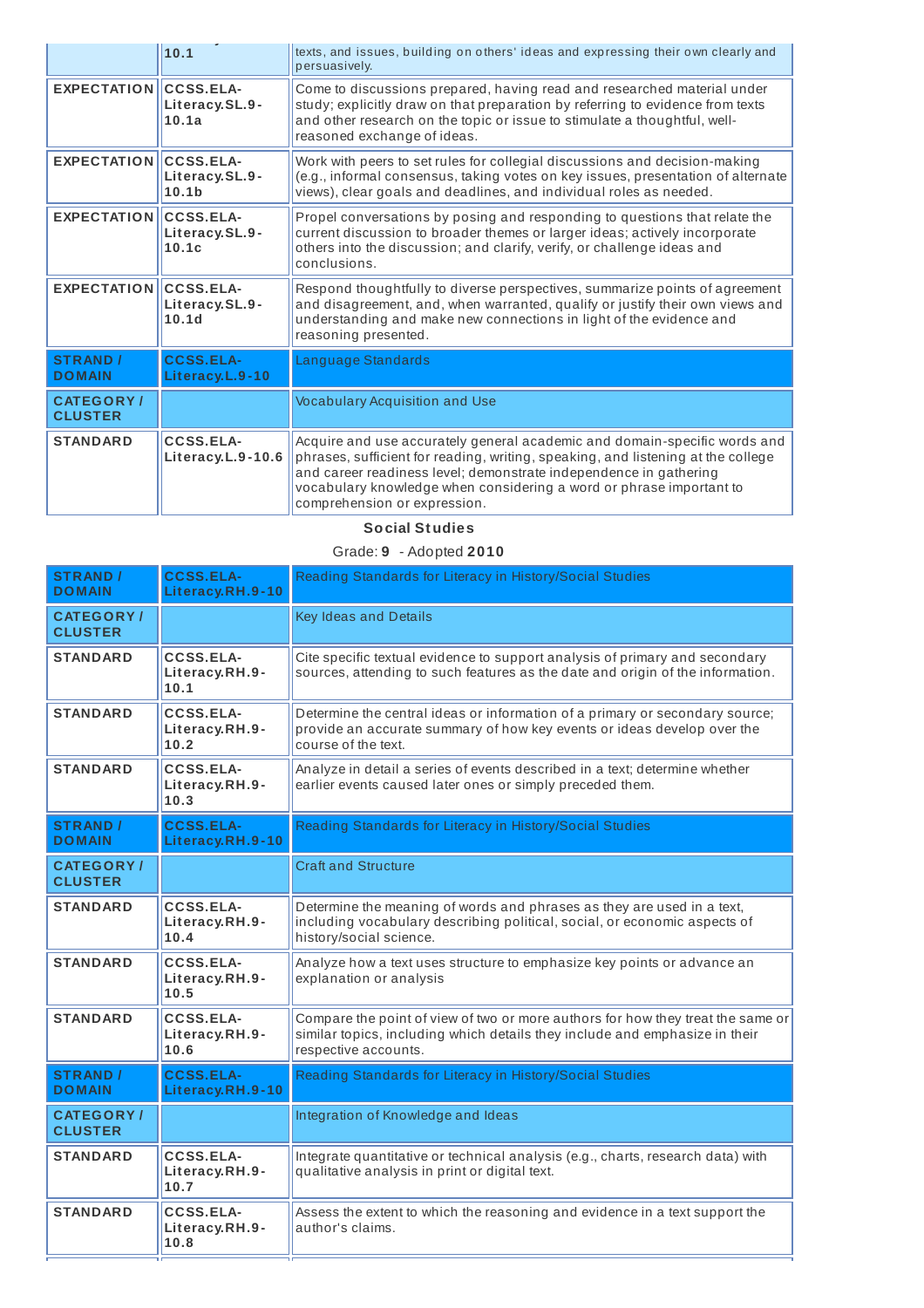| <b>STANDARD</b>                    | <b>CCSS.ELA-</b><br>Literacy.RH.9-<br>10.9                | Compare and contrast treatments of the same topic in several primary and<br>secondary sources.                                                                                                                                                      |
|------------------------------------|-----------------------------------------------------------|-----------------------------------------------------------------------------------------------------------------------------------------------------------------------------------------------------------------------------------------------------|
| <b>STRAND /</b><br><b>DOMAIN</b>   | <b>CCSS.ELA-</b><br>Literacy.RH.9-10                      | Reading Standards for Literacy in History/Social Studies                                                                                                                                                                                            |
| <b>CATEGORY/</b><br><b>CLUSTER</b> |                                                           | Range of Reading and Level of Text Complexity                                                                                                                                                                                                       |
| <b>STANDARD</b>                    | <b>CCSS.ELA-</b><br>Literacy.RH.9-<br>10.10               | By the end of grade 10, read and comprehend history/social studies texts in<br>the grades 9-10 text complexity band independently and proficiently.                                                                                                 |
| <b>STRAND /</b><br><b>DOMAIN</b>   | <b>CCSS.ELA-</b><br>Literacy.WHST.9-<br>10                | Writing Standards for Literacy in History/Social Studies                                                                                                                                                                                            |
| <b>CATEGORY/</b><br><b>CLUSTER</b> |                                                           | <b>Text Types and Purposes</b>                                                                                                                                                                                                                      |
| <b>STANDARD</b>                    | <b>CCSS.ELA-</b><br>Literacy.WHST.9-<br>10.1              | Write arguments focused on discipline-specific content.                                                                                                                                                                                             |
| <b>EXPECTATION</b>                 | <b>CCSS.ELA-</b><br>Literacy.WHST.9-<br>10.1c             | Use words, phrases, and clauses to link the major sections of the text, create<br>cohesion, and clarify the relationships between claim(s) and reasons, between<br>reasons and evidence, and between claim(s) and counterclaims.                    |
| <b>EXPECTATION</b>                 | <b>CCSS.ELA-</b><br>Literacy.WHST.9-<br>10.1 <sub>d</sub> | Establish and maintain a formal style and objective tone while attending to the<br>norms and conventions of the discipline in which they are writing.                                                                                               |
| <b>EXPECTATION</b>                 | <b>CCSS.ELA-</b><br>Literacy.WHST.9-<br>10.1e             | Provide a concluding statement or section that follows from or supports the<br>argument presented.                                                                                                                                                  |
| <b>STRAND /</b><br><b>DOMAIN</b>   | <b>CCSS.ELA-</b><br>Literacy.WHST.9-<br>10                | Writing Standards for Literacy in History/Social Studies                                                                                                                                                                                            |
| <b>CATEGORY/</b><br><b>CLUSTER</b> |                                                           | <b>Text Types and Purposes</b>                                                                                                                                                                                                                      |
| <b>STANDARD</b>                    | <b>CCSS.ELA-</b><br>Literacy.WHST.9-<br>10.2              | Write informative/explanatory texts, including the narration of historical events,<br>scientific procedures/experiments, or technical processes.                                                                                                    |
| <b>EXPECTATION</b>                 | <b>CCSS.ELA-</b><br>Literacy.WHST.9-<br>10.2a             | Introduce a topic and organize ideas, concepts, and information to make<br>important connections and distinctions; include formatting (e.g., headings),<br>graphics (e.g., figures, tables), and multimedia when useful to aiding<br>comprehension. |
| <b>EXPECTATION</b>                 | <b>CCSS.ELA-</b><br>Literacy.WHST.9-<br>10.2 <sub>b</sub> | Develop the topic with well-chosen, relevant, and sufficient facts, extended<br>definitions, concrete details, quotations, or other information and examples<br>appropriate to the audience's knowledge of the topic.                               |
| <b>EXPECTATION</b>                 | <b>CCSS.ELA-</b><br>Literacy.WHST.9-<br>10.2c             | Use varied transitions and sentence structures to link the major sections of the<br>text, create cohesion, and clarify the relationships among ideas and concepts.                                                                                  |
| <b>EXPECTATION</b>                 | <b>CCSS.ELA-</b><br>Literacy.WHST.9-<br>10.2 <sub>d</sub> | Use precise language and domain-specific vocabulary to manage the<br>complexity of the topic and convey a style appropriate to the discipline and<br>context as well as to the expertise of likely readers.                                         |
| <b>EXPECTATION</b>                 | <b>CCSS.ELA-</b><br>Literacy.WHST.9-<br>10.2e             | Establish and maintain a formal style and objective tone while attending to the<br>norms and conventions of the discipline in which they are writing.                                                                                               |
| <b>EXPECTATION</b>                 | <b>CCSS.ELA-</b><br>Literacy.WHST.9-<br>10.2f             | Provide a concluding statement or section that follows from and supports the<br>information or explanation presented (e.g., articulating implications or the<br>significance of the topic).                                                         |
| <b>STRAND /</b><br><b>DOMAIN</b>   | <b>CCSS.ELA-</b><br>Literacy.WHST.9-<br>10                | Writing Standards for Literacy in History/Social Studies                                                                                                                                                                                            |
| <b>CATEGORY/</b><br><b>CLUSTER</b> |                                                           | <b>Text Types and Purposes</b>                                                                                                                                                                                                                      |
| <b>STANDARD</b>                    | <b>CCSS.ELA-</b><br>Literacy.WHST.9-<br>10.3              | (See note; not applicable as a separate requirement)                                                                                                                                                                                                |
| <b>EXPECTATION</b>                 | <b>CCSS.ELA-</b><br>Literacy.WHST.9-                      | Note: Students' narrative skills continue to grow in these grades. The<br>Standards require that students be able to incorporate narrative elements                                                                                                 |
|                                    | 10.3a                                                     | effectively into arguments and informative/explanatory texts. In history/social                                                                                                                                                                     |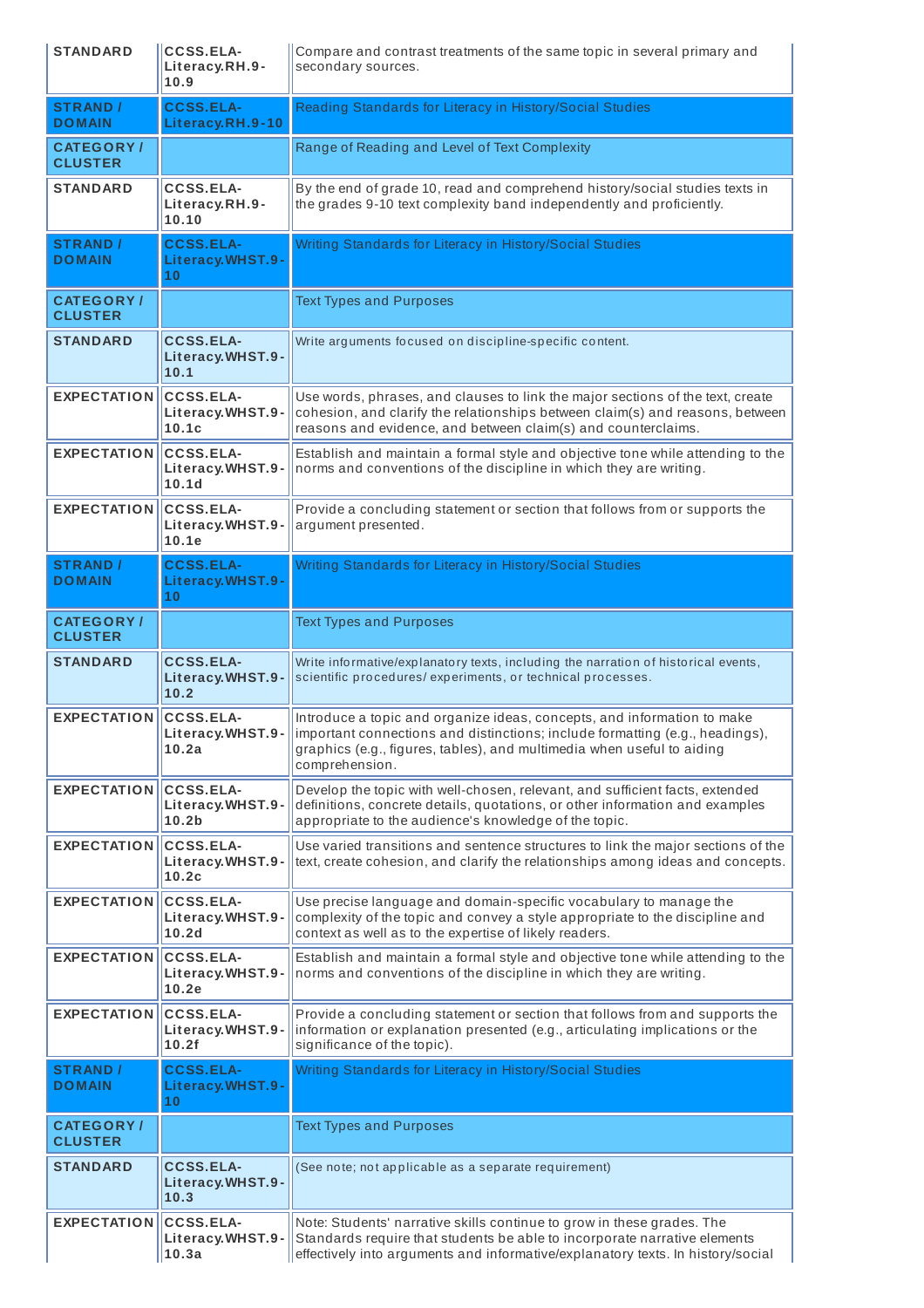|                                     |                                               | studies, students must be able to incorporate narrative accounts into their<br>analyses of individuals or events of historical import.                                                                                                                                                                                                                        |
|-------------------------------------|-----------------------------------------------|---------------------------------------------------------------------------------------------------------------------------------------------------------------------------------------------------------------------------------------------------------------------------------------------------------------------------------------------------------------|
| <b>STRAND /</b><br><b>DOMAIN</b>    | <b>CCSS.ELA-</b><br>Literacy.WHST.9-<br>10    | Writing Standards for Literacy in History/Social Studies                                                                                                                                                                                                                                                                                                      |
| <b>CATEGORY</b> /<br><b>CLUSTER</b> |                                               | Production and Distribution of Writing                                                                                                                                                                                                                                                                                                                        |
| <b>STANDARD</b>                     | CCSS.ELA-<br>Literacy.WHST.9-<br>10.4         | Produce clear and coherent writing in which the development, organization,<br>and style are appropriate to task, purpose, and audience.                                                                                                                                                                                                                       |
| <b>STANDARD</b>                     | <b>CCSS.ELA-</b><br>Literacy.WHST.9-<br>10.5  | Develop and strengthen writing as needed by planning, revising, editing,<br>rewriting, or trying a new approach, focusing on addressing what is most<br>significant for a specific purpose and audience.                                                                                                                                                      |
| <b>STRAND /</b><br><b>DOMAIN</b>    | <b>CCSS.ELA-</b><br>Literacy.WHST.9-<br>10    | Writing Standards for Literacy in History/Social Studies                                                                                                                                                                                                                                                                                                      |
| <b>CATEGORY/</b><br><b>CLUSTER</b>  |                                               | Research to Build and Present Knowledge                                                                                                                                                                                                                                                                                                                       |
| <b>STANDARD</b>                     | <b>CCSS.ELA-</b><br>Literacy.WHST.9-<br>10.7  | Conduct short as well as more sustained research projects to answer a<br>question (including a self-generated question) or solve a problem; narrow or<br>broaden the inquiry when appropriate; synthesize multiple sources on the<br>subject, demonstrating understanding of the subject under investigation.                                                 |
| <b>STANDARD</b>                     | <b>CCSS.ELA-</b><br>Literacy.WHST.9-<br>10.8  | Gather relevant information from multiple authoritative print and digital<br>sources, using advanced searches effectively; assess the usefulness of each<br>source in answering the research question; integrate information into the text<br>selectively to maintain the flow of ideas, avoiding plagiarism and following a<br>standard format for citation. |
| <b>STANDARD</b>                     | <b>CCSS.ELA-</b><br>Literacy.WHST.9-<br>10.9  | Draw evidence from informational texts to support analysis, reflection, and<br>research.                                                                                                                                                                                                                                                                      |
| <b>STRAND</b> /<br><b>DOMAIN</b>    | <b>CCSS.ELA-</b><br>Literacy.WHST.9-<br>10    | Writing Standards for Literacy in History/Social Studies                                                                                                                                                                                                                                                                                                      |
| <b>CATEGORY/</b><br><b>CLUSTER</b>  |                                               | Range of Writing                                                                                                                                                                                                                                                                                                                                              |
| <b>STANDARD</b>                     | <b>CCSS.ELA-</b><br>Literacy.WHST.9-<br>10.10 | Write routinely over extended time frames (time for reflection and revision) and<br>shorter time frames (a single sitting or a day or two) for a range of discipline-<br>specific tasks, purposes, and audiences.                                                                                                                                             |

Grade: **10** - Adopted **2010**

| <b>STRAND /</b><br><b>DOMAIN</b>    | <b>CCSS.ELA-</b><br>Literacy.RH.9-10       | Reading Standards for Literacy in History/Social Studies                                                                                                                       |
|-------------------------------------|--------------------------------------------|--------------------------------------------------------------------------------------------------------------------------------------------------------------------------------|
| <b>CATEGORY /</b><br><b>CLUSTER</b> |                                            | <b>Key Ideas and Details</b>                                                                                                                                                   |
| <b>STANDARD</b>                     | <b>CCSS.ELA-</b><br>Literacy.RH.9-<br>10.1 | Cite specific textual evidence to support analysis of primary and secondary<br>sources, attending to such features as the date and origin of the information.                  |
| <b>STANDARD</b>                     | CCSS.ELA-<br>Literacy.RH.9-<br>10.2        | Determine the central ideas or information of a primary or secondary source;<br>provide an accurate summary of how key events or ideas develop over the<br>course of the text. |
| <b>STANDARD</b>                     | <b>CCSS.ELA-</b><br>Literacy.RH.9-<br>10.3 | Analyze in detail a series of events described in a text; determine whether<br>earlier events caused later ones or simply preceded them.                                       |
| <b>STRAND /</b><br><b>DOMAIN</b>    | <b>CCSS.ELA-</b><br>Literacy.RH.9-10       | Reading Standards for Literacy in History/Social Studies                                                                                                                       |
| <b>CATEGORY/</b><br><b>CLUSTER</b>  |                                            | <b>Craft and Structure</b>                                                                                                                                                     |
| <b>STANDARD</b>                     | CCSS.ELA-<br>Literacy.RH.9-<br>10.4        | Determine the meaning of words and phrases as they are used in a text,<br>including vocabulary describing political, social, or economic aspects of<br>history/social science. |
| <b>STANDARD</b>                     | CCSS.ELA-<br>Literacy.RH.9-<br>10.5        | Analyze how a text uses structure to emphasize key points or advance an<br>explanation or analysis                                                                             |
| <b>STANDARD</b>                     | <b>CCSS.ELA-</b><br>Literacy.RH.9-         | Compare the point of view of two or more authors for how they treat the same or<br>similar topics, including which details they include and emphasize in their                 |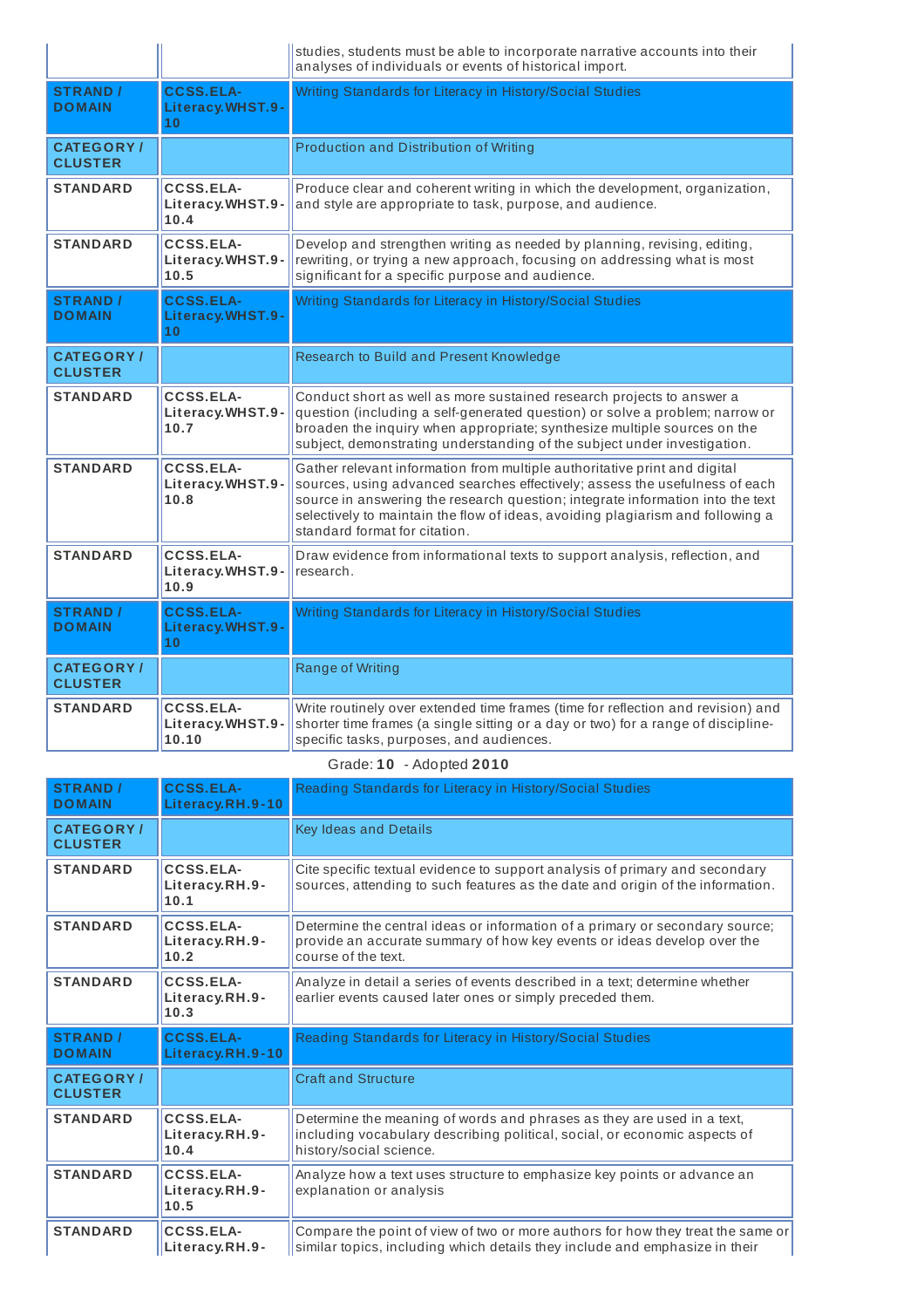|                                    | 10.6                                                      | respective accounts.                                                                                                                                                                                                                                |
|------------------------------------|-----------------------------------------------------------|-----------------------------------------------------------------------------------------------------------------------------------------------------------------------------------------------------------------------------------------------------|
| <b>STRAND /</b><br><b>DOMAIN</b>   | <b>CCSS.ELA-</b><br>Literacy.RH.9-10                      | Reading Standards for Literacy in History/Social Studies                                                                                                                                                                                            |
| <b>CATEGORY/</b><br><b>CLUSTER</b> |                                                           | Integration of Knowledge and Ideas                                                                                                                                                                                                                  |
| <b>STANDARD</b>                    | <b>CCSS.ELA-</b><br>Literacy.RH.9-<br>10.7                | Integrate quantitative or technical analysis (e.g., charts, research data) with<br>qualitative analysis in print or digital text.                                                                                                                   |
| <b>STANDARD</b>                    | <b>CCSS.ELA-</b><br>Literacy.RH.9-<br>10.8                | Assess the extent to which the reasoning and evidence in a text support the<br>author's claims.                                                                                                                                                     |
| <b>STANDARD</b>                    | <b>CCSS.ELA-</b><br>Literacy.RH.9-<br>10.9                | Compare and contrast treatments of the same topic in several primary and<br>secondary sources.                                                                                                                                                      |
| <b>STRAND /</b><br><b>DOMAIN</b>   | <b>CCSS.ELA-</b><br>Literacy.RH.9-10                      | Reading Standards for Literacy in History/Social Studies                                                                                                                                                                                            |
| <b>CATEGORY/</b><br><b>CLUSTER</b> |                                                           | Range of Reading and Level of Text Complexity                                                                                                                                                                                                       |
| <b>STANDARD</b>                    | <b>CCSS.ELA-</b><br>Literacy.RH.9-<br>10.10               | By the end of grade 10, read and comprehend history/social studies texts in<br>the grades 9-10 text complexity band independently and proficiently.                                                                                                 |
| <b>STRAND /</b><br><b>DOMAIN</b>   | <b>CCSS.ELA-</b><br>Literacy.WHST.9-<br>10                | Writing Standards for Literacy in History/Social Studies                                                                                                                                                                                            |
| <b>CATEGORY/</b><br><b>CLUSTER</b> |                                                           | <b>Text Types and Purposes</b>                                                                                                                                                                                                                      |
| <b>STANDARD</b>                    | <b>CCSS.ELA-</b><br>Literacy.WHST.9-<br>10.1              | Write arguments focused on discipline-specific content.                                                                                                                                                                                             |
| <b>EXPECTATION</b>                 | <b>CCSS.ELA-</b><br>Literacy.WHST.9-<br>10.1c             | Use words, phrases, and clauses to link the major sections of the text, create<br>cohesion, and clarify the relationships between claim(s) and reasons, between<br>reasons and evidence, and between claim(s) and counterclaims.                    |
| <b>EXPECTATION</b>                 | <b>CCSS.ELA-</b><br>Literacy.WHST.9-<br>10.1d             | Establish and maintain a formal style and objective tone while attending to the<br>norms and conventions of the discipline in which they are writing.                                                                                               |
| <b>EXPECTATION</b>                 | <b>CCSS.ELA-</b><br>10.1e                                 | Provide a concluding statement or section that follows from or supports the<br><b>Literacy.WHST.9-</b> $\vert$ argument presented.                                                                                                                  |
| <b>STRAND /</b><br><b>DOMAIN</b>   | <b>CCSS.ELA-</b><br>Literacy.WHST.9-<br>10                | Writing Standards for Literacy in History/Social Studies                                                                                                                                                                                            |
| <b>CATEGORY/</b><br><b>CLUSTER</b> |                                                           | <b>Text Types and Purposes</b>                                                                                                                                                                                                                      |
| <b>STANDARD</b>                    | <b>CCSS.ELA-</b><br>Literacy.WHST.9-<br>10.2              | Write informative/explanatory texts, including the narration of historical events,<br>scientific procedures/experiments, or technical processes.                                                                                                    |
| <b>EXPECTATION</b>                 | CCSS.ELA-<br>Literacy.WHST.9-<br>10.2a                    | Introduce a topic and organize ideas, concepts, and information to make<br>important connections and distinctions; include formatting (e.g., headings),<br>graphics (e.g., figures, tables), and multimedia when useful to aiding<br>comprehension. |
| <b>EXPECTATION</b>                 | <b>CCSS.ELA-</b><br>Literacy.WHST.9-<br>10.2 <sub>b</sub> | Develop the topic with well-chosen, relevant, and sufficient facts, extended<br>definitions, concrete details, quotations, or other information and examples<br>appropriate to the audience's knowledge of the topic.                               |
| <b>EXPECTATION</b>                 | <b>CCSS.ELA-</b><br>Literacy.WHST.9-<br>10.2c             | Use varied transitions and sentence structures to link the major sections of the<br>text, create cohesion, and clarify the relationships among ideas and concepts.                                                                                  |
| <b>EXPECTATION</b>                 | <b>CCSS.ELA-</b><br>Literacy.WHST.9-<br>10.2d             | Use precise language and domain-specific vocabulary to manage the<br>complexity of the topic and convey a style appropriate to the discipline and<br>context as well as to the expertise of likely readers.                                         |
| <b>EXPECTATION</b>                 | <b>CCSS.ELA-</b><br>Literacy.WHST.9-<br>10.2e             | Establish and maintain a formal style and objective tone while attending to the<br>norms and conventions of the discipline in which they are writing.                                                                                               |
| <b>EXPECTATION</b>                 | <b>CCSS.ELA-</b><br>Literacy.WHST.9-                      | Provide a concluding statement or section that follows from and supports the<br>information or explanation presented (e.g., articulating implications or the                                                                                        |